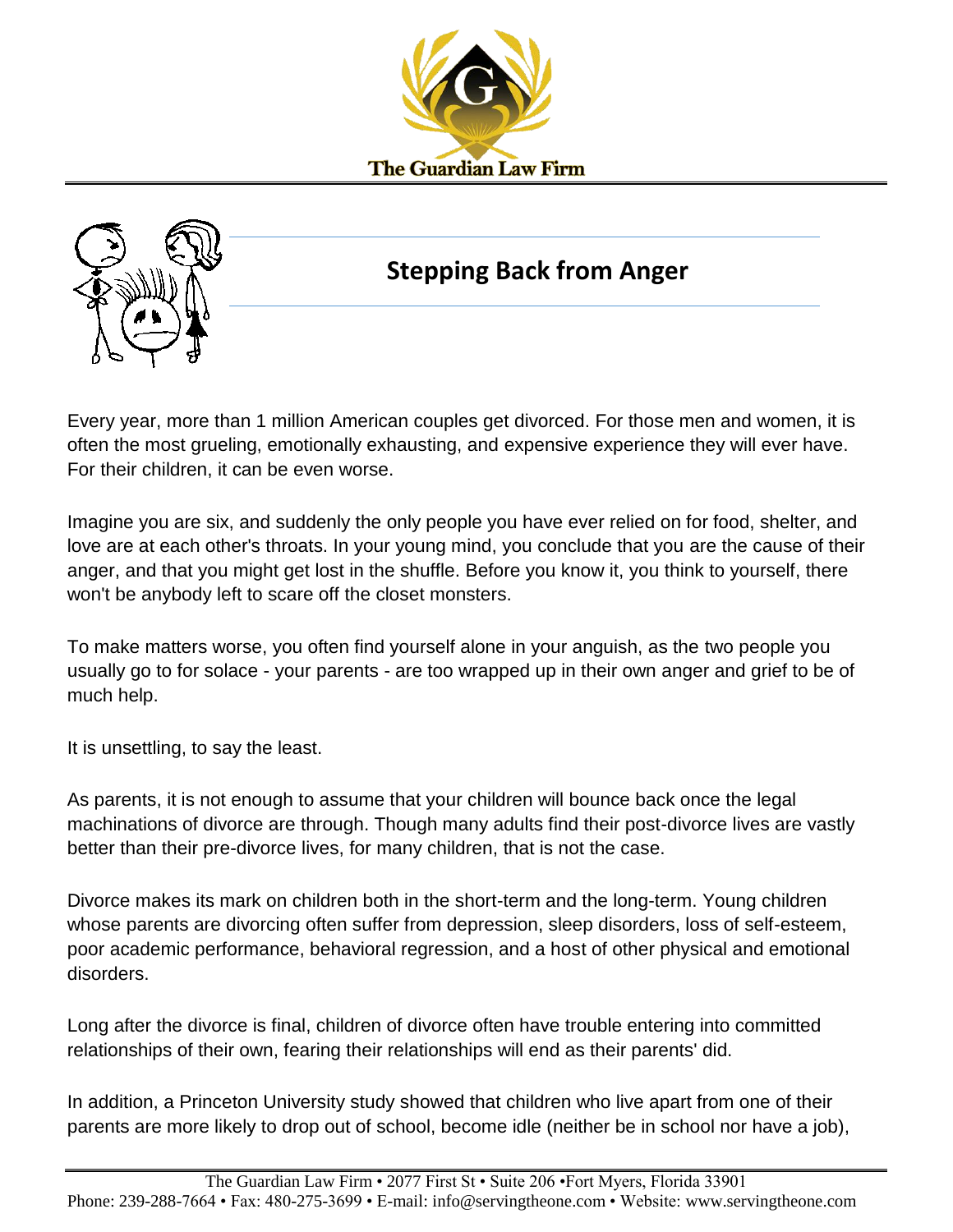

and have a child before reaching 20, than children who live with both parents. Other studies have made similar findings, concluding that the effects of divorce on children are pervasive and insidious. These sad facts make it imperative that divorcing parents put their children before their legal battles. This often means that two people who find it difficult to be in the same room without

screaming at each other will have to calmly, deliberately, and most of all, lovingly, make joint decisions about their children's well-being.

While it may mean suppressing their anger at a cheating or neglectful spouse, the winner, in the long run, is the children.

The stakes are obviously quite high.

Roughly one-third of the children of divorce lose contact with one of their parents, depriving them of years of adult guidance, support and love. But even many of those who remain in touch with both parents are not any better off, as they continue to be tormented for years by their parents' continual arguing.

And the longer the parental conflict continues, the more serious is the psychological damage to the child. Many children respond to such stress by turning off their feelings and walling up their emotions. Those children are not only deprived of the joys of childhood, but they often find themselves emotionally adrift as adults.

It's important for parents to remember that their actions during their divorce can have long-term consequences they might not intend. A mother who forbids her daughter from seeing her adulterous father, for instance, is laying the groundwork for her daughter to be distrusting of all men, thus potentially sabotaging the child's intimate adult relationships.

Parents must also realize that children often interpret anger between spouses as anger at the children. That is because children are aware, even at an early age, that they are "part mommy" and "part daddy." When divorcing couples disparage each other in their children's presence, their developing self-esteem can take a battering.

Though divorce is never easy on children, such crises are often opportunities in disguise. Because a child's emotional health after his parents' divorce is so dependent on his parents' behavior during the divorce, the separation process is a good time for parents to reflect on their children's wellbeing and, if necessary, seek out professional help for themselves and their children.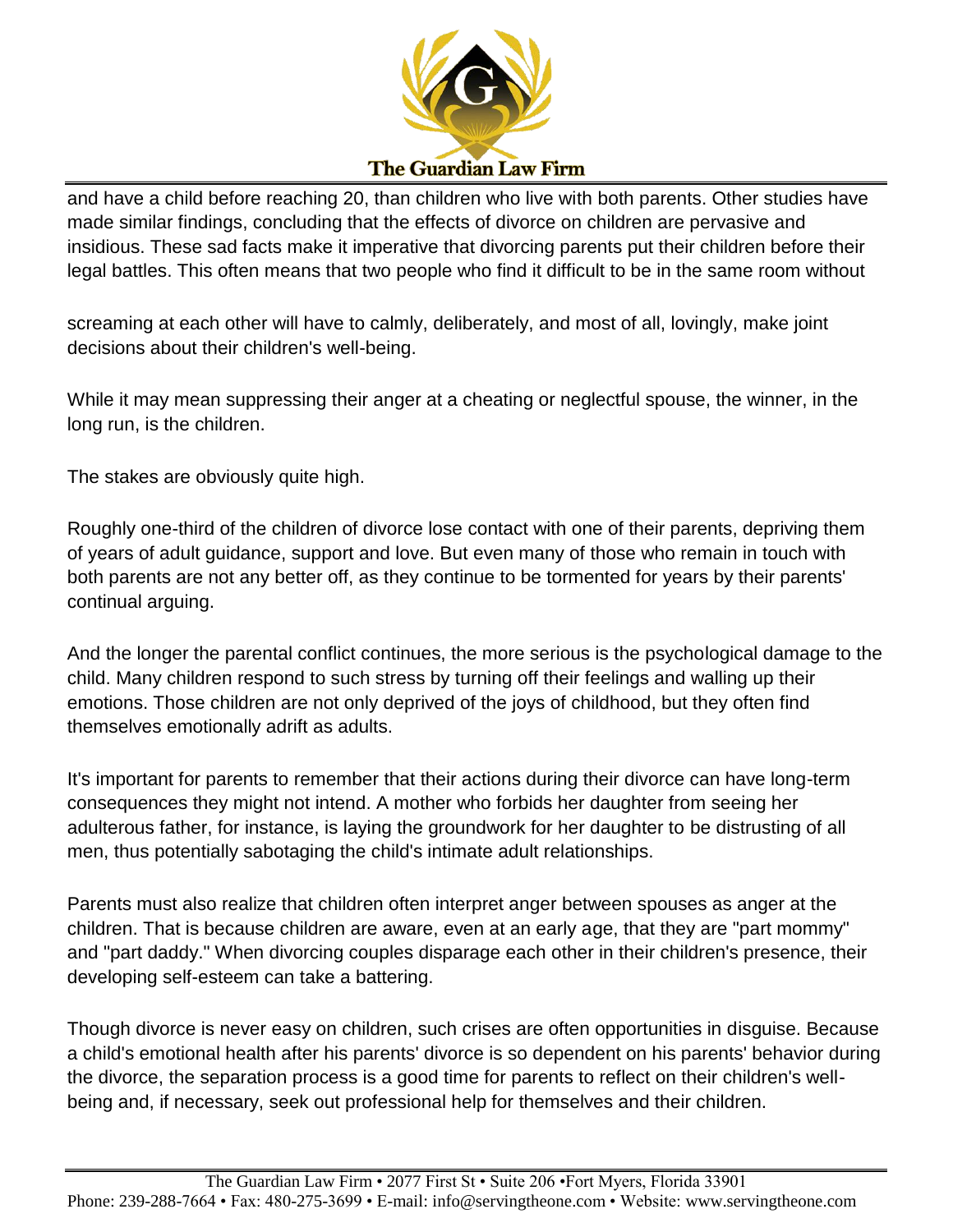

It may even be necessary for children to spend some time alone with a counselor who might detect hidden messages in a child's artwork or storytelling.

Avoiding a custody fight is one of the most important things parents can do to ensure their children's well-being after divorce. But even children whose parents are not fighting over custody can also be wounded by the anger being vented between both parents, and should be spared from that as much as possible.

## (See Ten Tips for [Divorcing](http://www.aamlflorida.org/index.cfm?fuseaction=pages.tentips) Parents and [Children's](http://www.aamlflorida.org/index.cfm?fuseaction=pages.childrensbillofrights) Bill of Rights.)

Helping children heal begins before any legal papers are filed, with how and when parents tell their children about their decision to break up.

The first words children hear about the divorce should be from their parents, as soon after the decision is made as possible. It is best not to wait until one parent has already moved out of the house.

Ideally, both parents should be there when the children are told. If the children are roughly the same age, they should be told at the same time. If there is a wide age difference, it can be useful to tell them together, and then have separate meetings with the children individually, adapting each explanation to each child's level of understanding.

When informing children of an impending divorce, parents should not divulge such details as infidelity or sexual deprivation, and they should not blame one parent or another. One possible approach is to present the divorce as a solution to the family's problems, an end to the fighting and tension that have filled the home with anger.

Honesty is a crucial element in informing children of the split. They should be told that their lives will change, and that some things, like spending time with the parent they're not living with most of the time, will be harder.

Children should be encouraged to talk about their feelings, either with their parents, their friends, or a counselor.

It is best that parents not ask their children to choose with which parent they would like to live. If they have an opinion on the matter, it will likely come out unprompted. If they do not, they should not be put in a position of choosing between one parent and another.